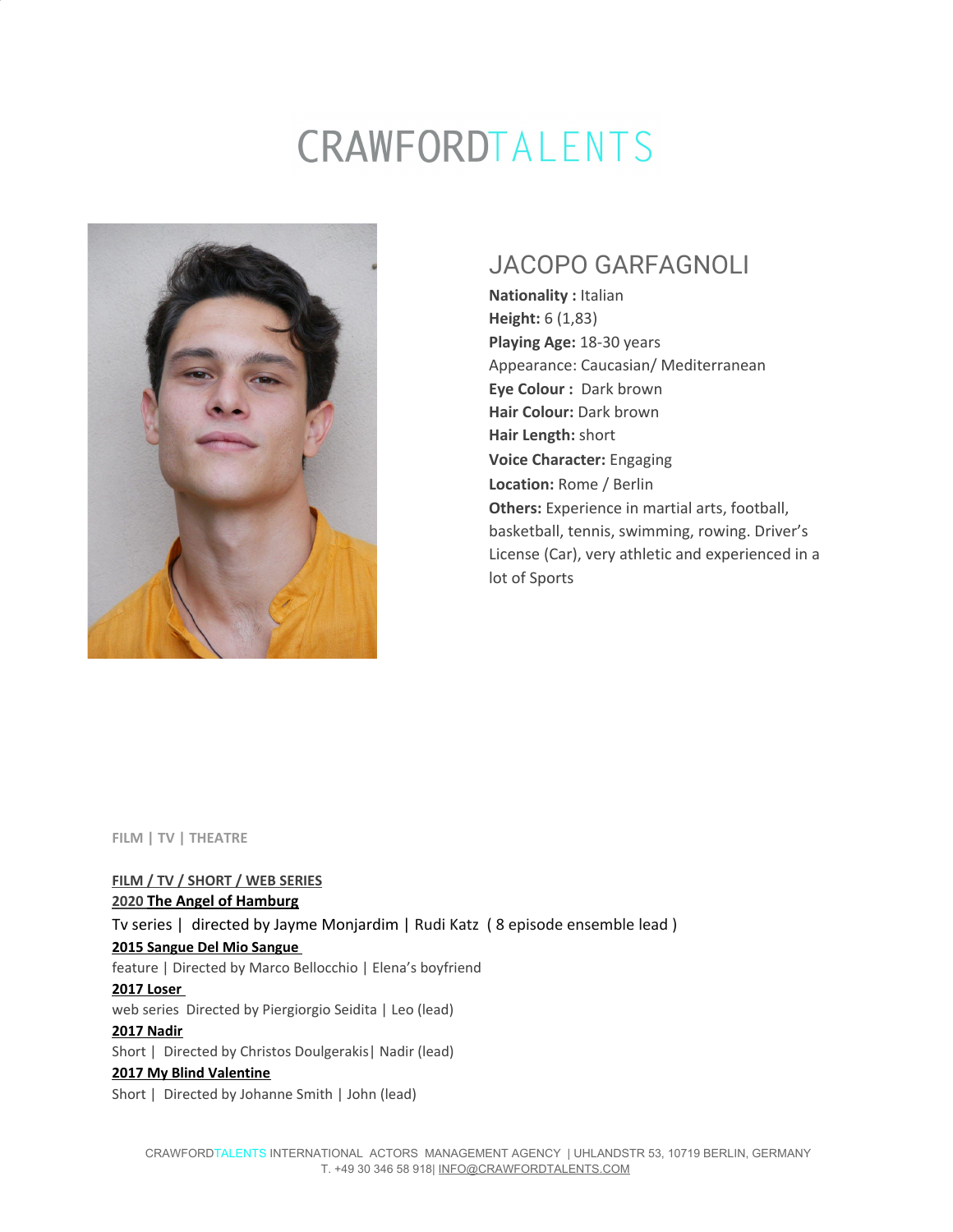**2017 What do you see** short/ Directed by Imogen Ogden| Sam **2017 Rundfunk** short| Directed by Joao Lamiera| Frank(Lead) **2018 Black Spot** Short | Directed by Christo Doulgerakis| Private Reed (Lead) **2018 You Don't Know Them** Short | Directed by Leonardo Greco| Marco **2018 Through his eyes** Short | Directed by Joy Cameron| Drug dealer **2018 Il Traditore** Feature | Directed by Marco Bellochio| Jacopo (agent) **2019 Omega** Short | directed by Dejana Poposka | Jacopo (ex-boyfriend) **THEATER/ OTHERS 2019 Circle** The play | directed by Natasha Poplavska. Lead role | played at the Macedonian National Theater. **2016 Impossibile** Music Video/ directed by Emanuele Pisano|Him **2008 Characters Driven by Unbearable Passion** Play/ directed by Daniele Nuccetelli|Antonio **2009 The Tempest** Drama / directed by Daniele Nuccetelli|Prospero (lead) **2010 Tonight We Improvise** Play/ directed by Daniele Nuccetelli|Doc Hinkfuss **2011 The Seven Against Thebe** Drama/ directed by Daniele Nuccetelli|Polnice **2012 The Birds** Comedy/ directed by Daniele Nuccetelli|Pistratos (lead) **2015 The Troian Saga** Theater Dance/ directed by Fiammetta Bianconi|Narrator **2015 The furious Orlean** Drama/ directed by: Patrizia la Fonte|Medor **2015 I Desaparecidos** Theater Dance/ directed by Emmanuel Gallot Lavalle|General **2016 Midnight' Summer dream** Play/ directed by Roberto Andolfi|Demetrio **2016 Clownstrofobia** Clown Show/ directed by Silvia Marcotullio|Pierrot **2017 Birthday Party** Play/ directed by Silvia Marcotullio|Goldberg **2017 Black Mirror** Open Theater/ directed by Marco Paciotti|Killer **2018 The Case of Crushed Petunias** Play/ directed by Adam Donald|Young man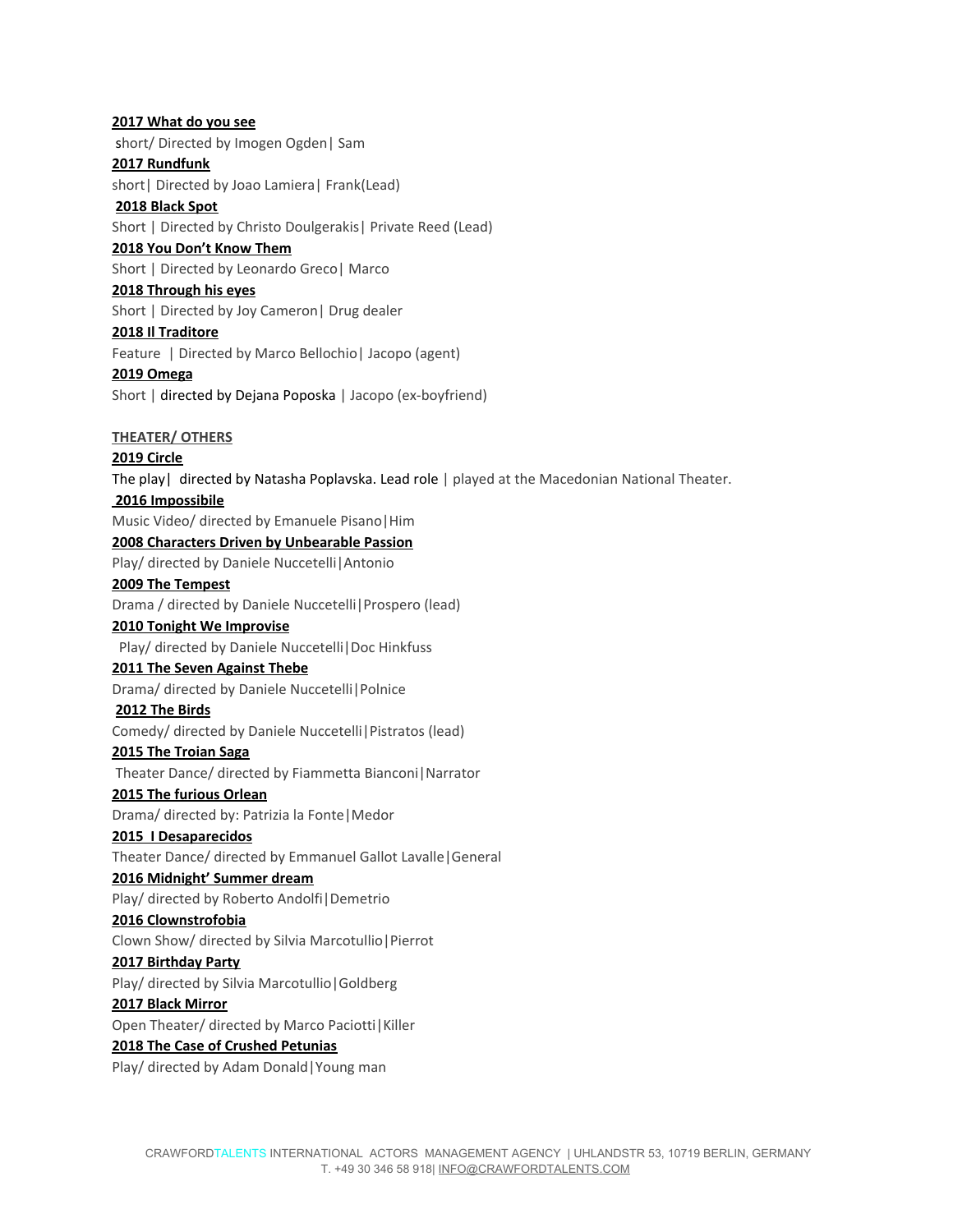#### **SKILLS**

#### **LANGUAGES / ACCENTS & DIALECTS**

Italian (mother tongue/ different accents), English (Fluent C2 different accents) German (fluent B2), French (very basic)

#### **EDUCATION| TRAINING**

Accademia internazionale di teatro Rome | degree DBS Berlin|Diploma Two workshops with Filippo Timi on "Riccardo III"by William Shakespeare,Milano

Worksession with the casting director Stefania De Santis on " The coast of utopia" by Tom Stoppard, Rome Worksession with Rory Feeney on "Cymbeline" by William Shakespeare, London Worksession with Ketty Russo on an approach to diaphragm breathing and body expression, Rome Masterclass with Nicola Guaglione e Roberto Menotti, screenwriters, and Gabriele Mainetti Summer intensive stage with Daniele Nuccetelli on the text "Pilade is dead" by Daniele Nuccetelli Stage with Doris Von Thury on the Chubbuck method, Rome The intensive acting stage at "Ischia Global Fest" with Michael Margotta and Paul Haggis, Ischia

Intensive acting stage with Michael Margotta ( Lee Strasberg student and assistant) , Berlin Acting stage wish Lisa Pescia, Berlin

#### **SPORT**

Kickboxing, boxing, Tai-box, rowing, football, basketball, tennis, table tennis, hockey, horse riding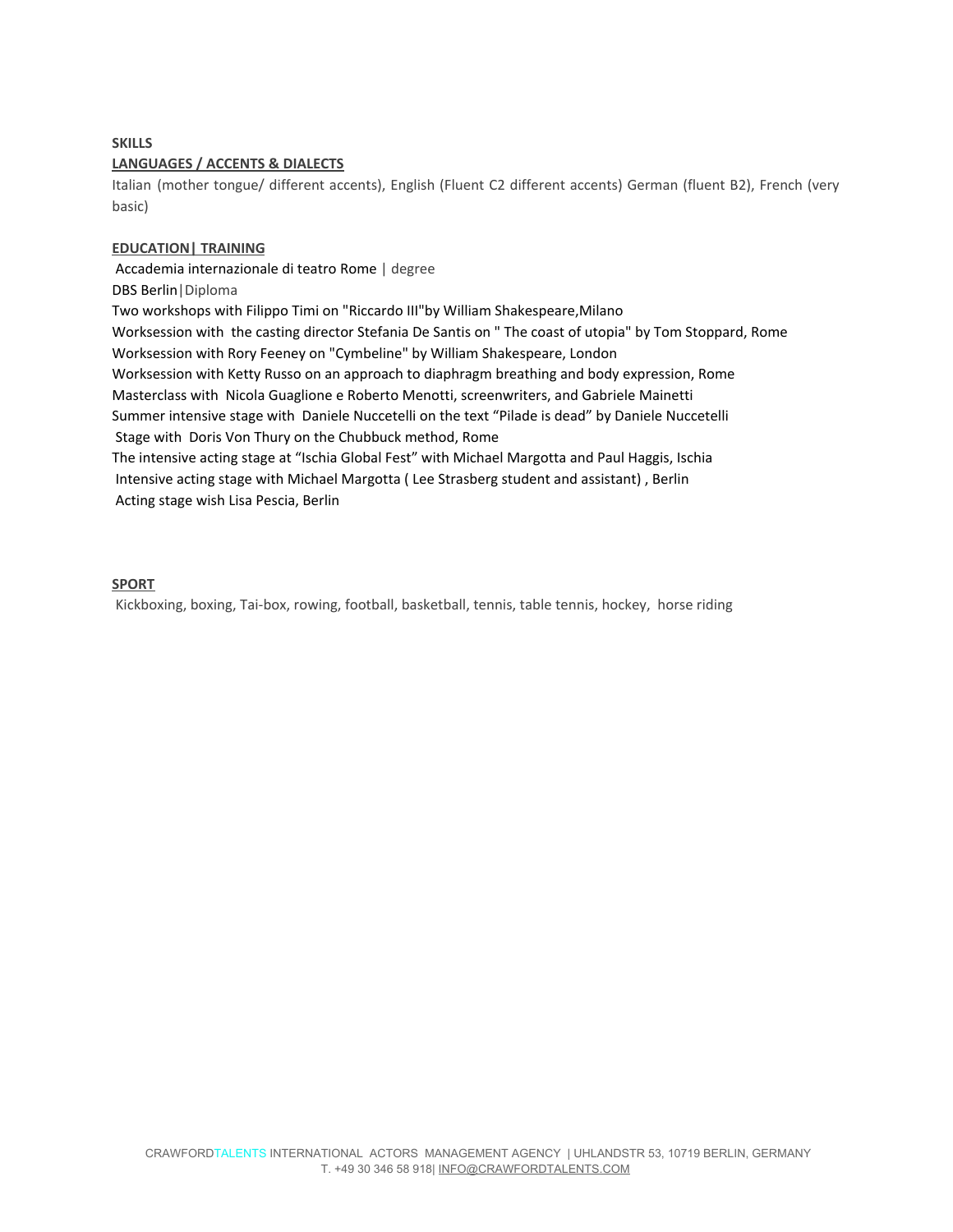CRAWFORDTALENTS INTERNATIONAL ACTORS MANAGEMENT AGENCY | UHLANDSTR 53, 10719 BERLIN, GERMANY T. +49 30 346 58 918| INFO@CRAWFORDTALENTS.COM